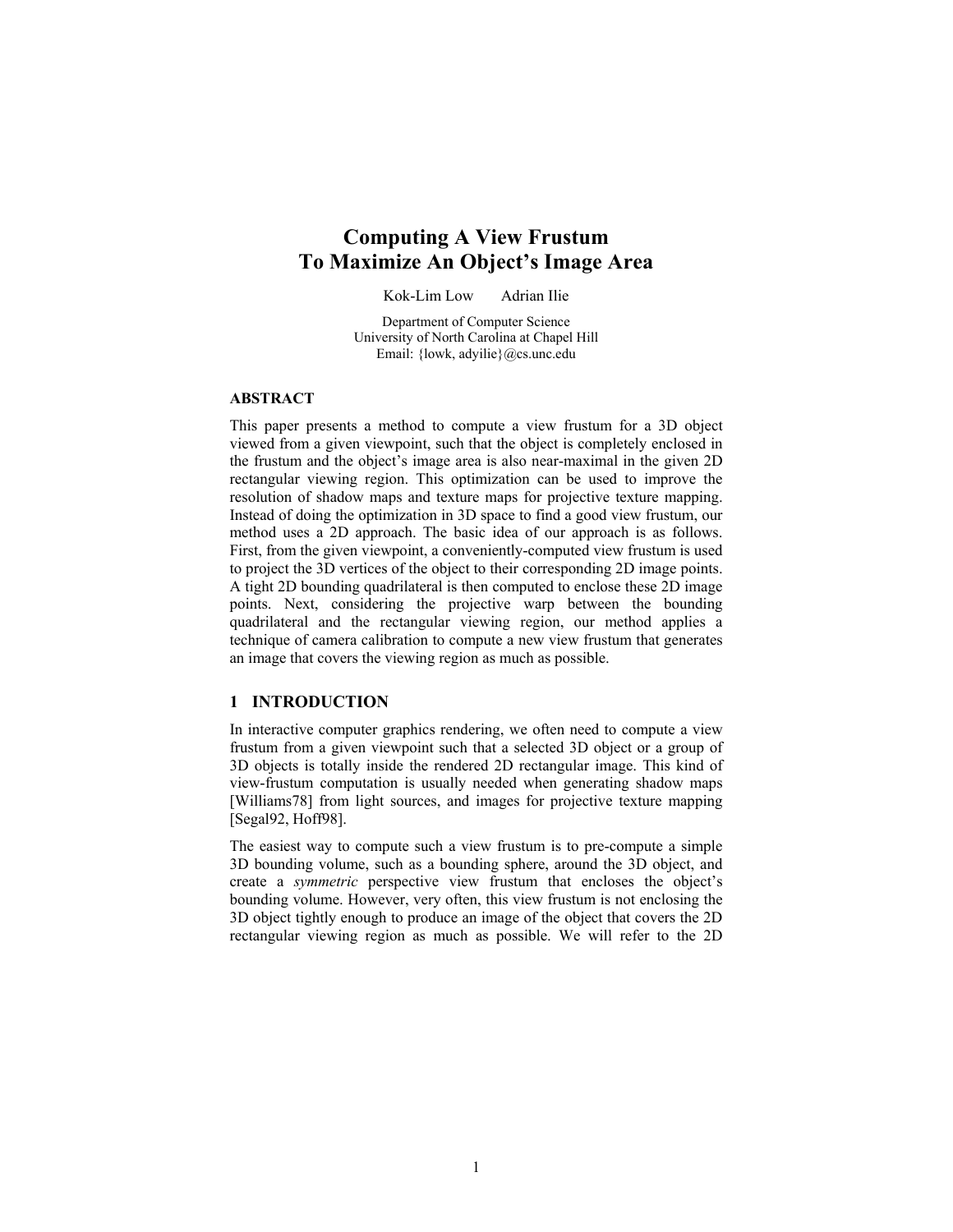rectangular viewing region as the *viewport*, and the projection of the 3D object in the viewport as the *object's image*. If the object's image is too small, we are not efficiently utilizing the available viewport area to produce a shadow map or projective texture map that could have higher-resolution due to a larger image of the object. A small image region of the object in a shadow map usually results in blocky shadow edges, and similarly, a low-resolution image region in a texture map can also result in a blocky rendered image.

Other methods increase the object's image area in the viewport by using a tighter 3D bounding volume, such as the 3D convex hull of the object [Berg97]. However, this is computationally expensive, and there is still a lot of room for improvement by manipulating the shape of the view frustum and the orientation of the image plane. Figure 1 shows an example.



**Figure 1**: (a) The symmetric perspective view frustum cannot enclose the 3D object tightly enough, therefore, the object's image does not utilize efficiently the viewport area. (b) By manipulating the view frustum such that the image plane becomes parallel to the larger face of the 3D wall, we can improve the object's image to cover almost the whole viewport.

This paper presents a method to compute a view frustum for a 3D object viewed from a given viewpoint, such that the object's image is entirely inside the viewport and its area is also near-maximal. For computational efficiency,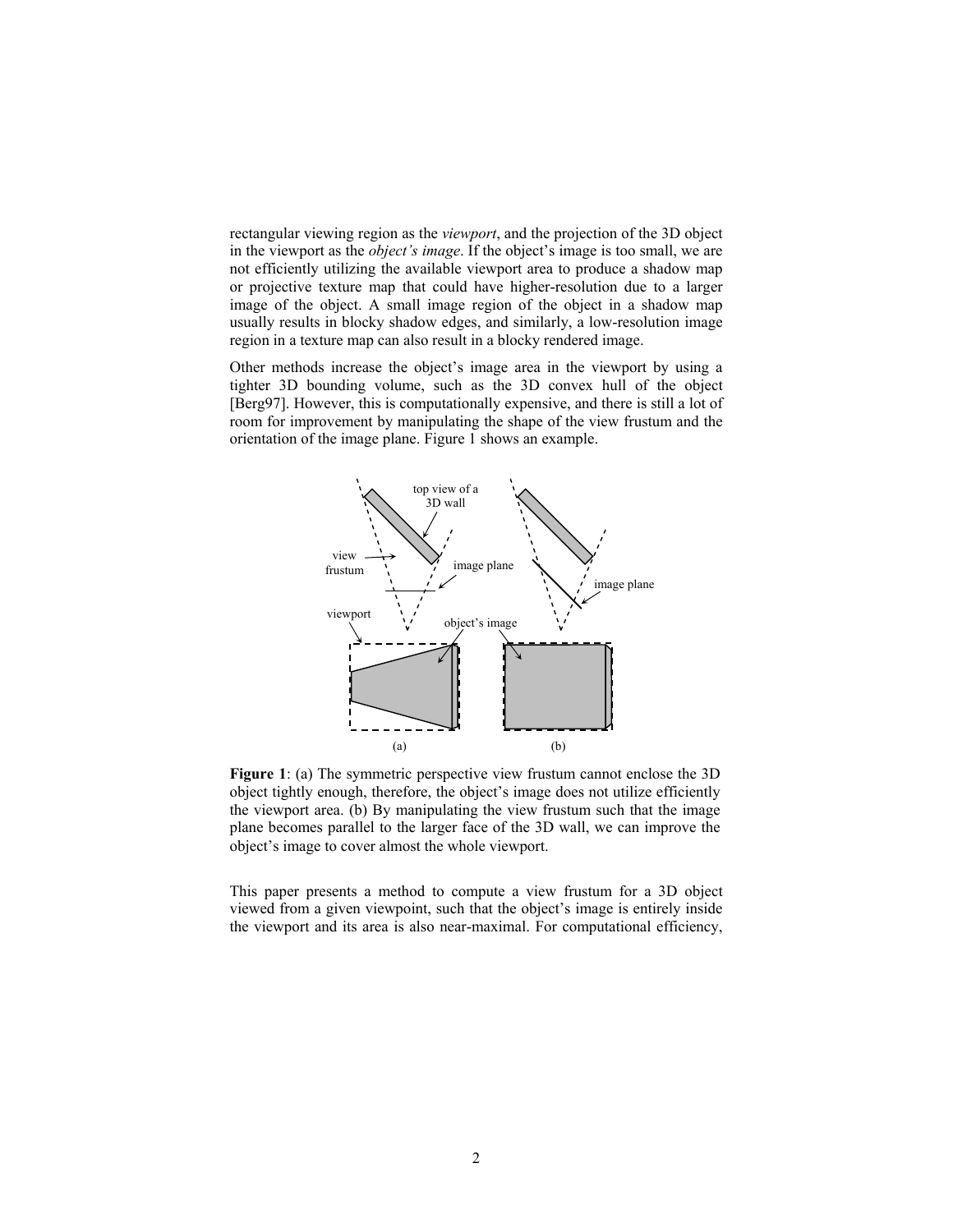our method does not seek to compute the optimal view frustum, but to compromise for one that is near-optimal. Instead of doing the optimization in 3D space to find a good view frustum, our method uses a 2D approach. This makes the method more efficient and simpler to implement.

# **2 OVERVIEW OF METHOD**

Without loss of generality, we will describe our method in the context of the OpenGL API [Woo99]. In OpenGL, defining a view frustum from an arbitrary viewpoint requires the definition of two transformations: the *view transformation*, which transforms points in the world coordinate system into the eye coordinate system; and the *projection transformation*, which transforms points in the eye coordinate system into the normalized device coordinate (NDC) system.

Given a viewpoint, a 3D object in the world coordinate system, and the viewport's width and height, our objective is to compute a valid view frustum (i.e. a view transformation and a projection transformation) that maximizes the area of the object's image in the viewport. We provide an overview of our method below and the key steps are described in more detail in Sections 3 and 4.

#### *Start with an initial frustum*

We start with a conveniently-computed view frustum by bounding the object with a sphere and then creating a symmetric perspective view frustum that encloses the sphere. The view transformation and the projection transformation that represent this frustum can be readily obtained using the OpenGL commands glGetDoublev(GL\_MODELVIEW\_MATRIX, m) and glGetDoublev(GL\_PROJECTION\_MATRIX, p), respectively.

We use the two transformations and the viewport settings to explicitly transform all the 3D vertices of the object from the world coordinates to their corresponding 2D image points.

#### *Compute tight bounding quadrilateral (Section 3)*

We compute a tight bounding quadrilateral of the 2D image points. The basic idea, illustrated in Figure 2, is to start by computing a 2D convex hull of the image points, and then incrementally removing the edges of the convex hull until a bounding quadrilateral remains.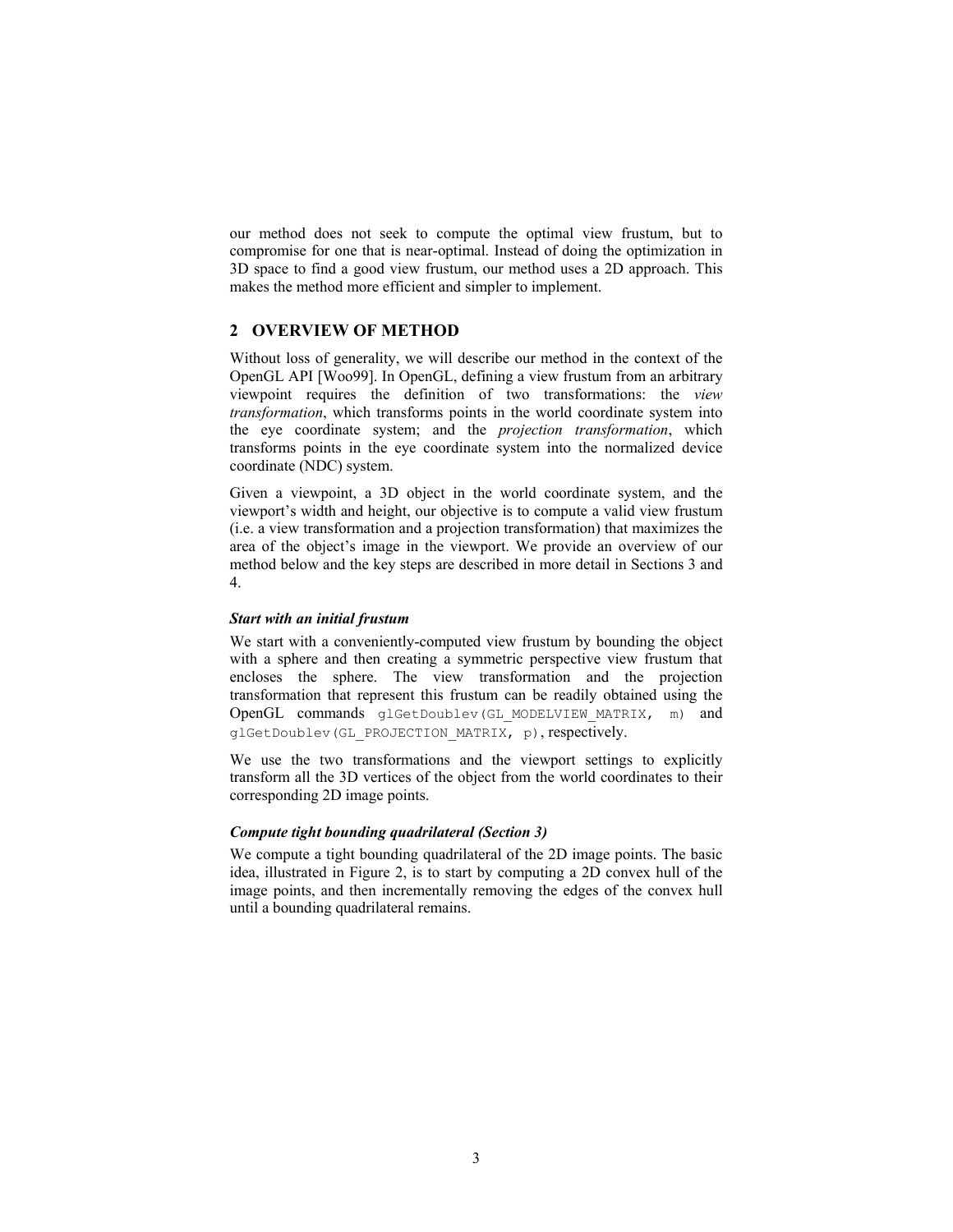

**Figure 2**: The 3D vertices of the object are first projected onto their corresponding 2D image points. A 2D convex hull is computed for these image points, and it is then incrementally reduced to a quadrilateral. The bounding quadrilateral is related to the viewport's rectangle by a projective warp. This warping effect can be achieved by rotating and moving the image plane.

#### *Compute optimized view frustum (Section 4)*

The most important idea of our method lies in the observation that the bounding quadrilateral and the rectangular viewport are related only by a projective warp or 2D collineation (see Chapter 2 of [Faugeras93]). Equally important to know is that this projective warp from the bounding quadrilateral to a rectangle can be achieved by merely rotating and moving the image plane.

# **3 COMPUTING TIGHT BOUNDING QUADRILATERAL**

We start by computing the 2D convex hull of the 2D image points, using methods such as Graham's algorithm [O'Rourke98]. The time complexity of this step is  $O(m \log m)$ , where is *m* is the number of image points.

Aggarwal et al. presented a general technique to compute the smallest convex *k*-sided polygon to enclose a given convex *n*-sided polygon [Aggarwal85]. Their method runs in  $O(n^2 \log n \log k)$  time, however, and can be difficult to implement.

Here, we describe an alternative algorithm to compute a convex bounding quadrilateral. Our algorithm produces only near-optimal results, but is simple to implement and has time complexity *O*(*n* log *n*).

Our algorithm obtains the convex bounding quadrilateral by iteratively removing edges from the convex hull using a greedy approach until only four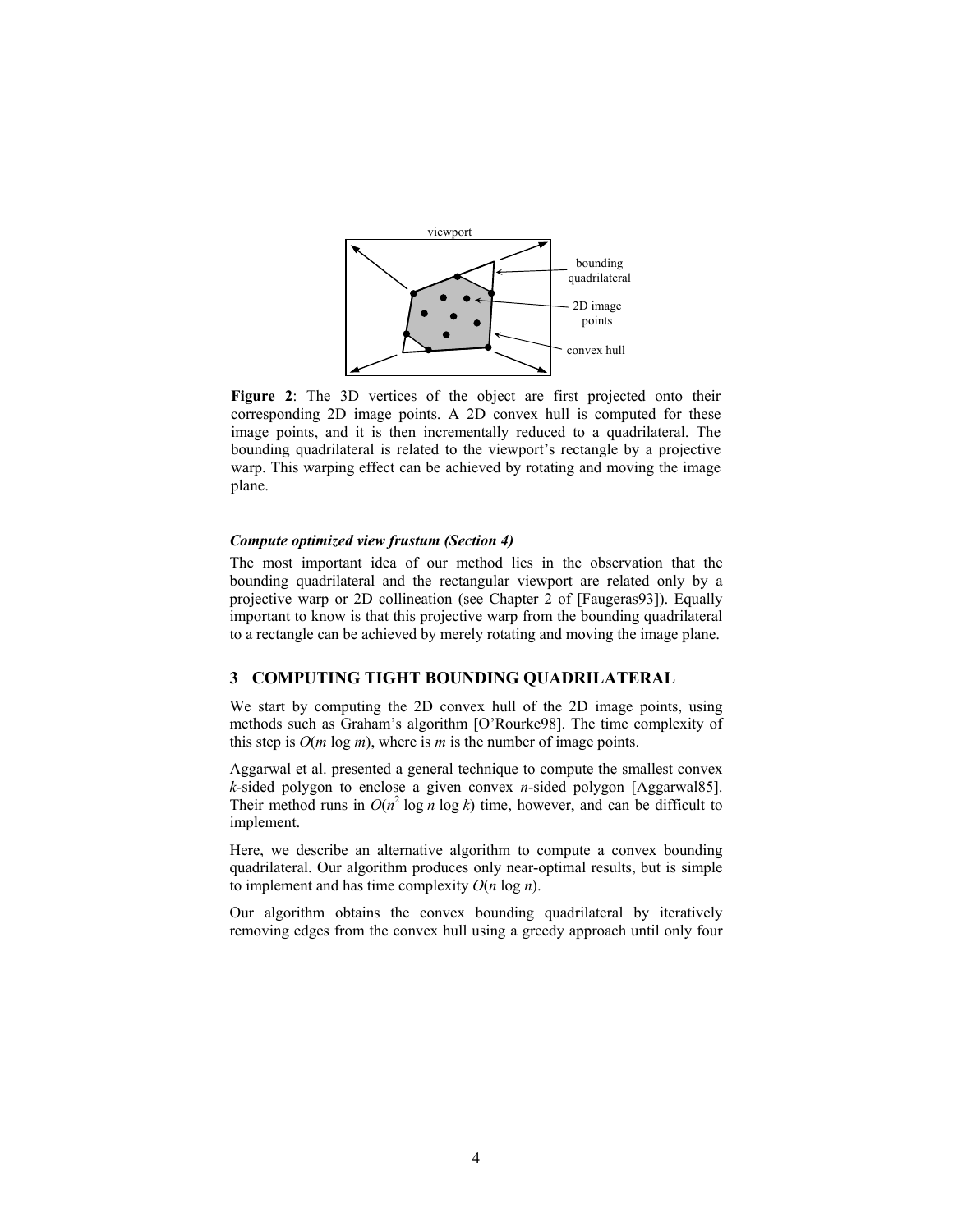edges remain. To remove an edge *i*, we need to first make sure that the sum of the interior angles it makes with the two adjacent edges is more than 180°. Then, we extend the two adjacent edges towards each other to intersect at a point (see Figure 3).



**Figure 3**: Removing edge i.

For a convex hull with *n* edges, we iterate  $n - 4$  times, removing one edge each time to yield a quadrilateral. At each iteration, we choose to remove the edge whose removal would add the smallest area to the resulting polygon. For example, in Figure 3, removing edge *i* adds the gray-shaded area to the resulting polygon. We use a heap to find the edge to remove in constant time. After the edge is removed, we must update the area values of its two adjacent edges. Since initially building the heap requires  $O(n \log n)$  time, and each iteration has two *O*(log *n*) heap updates, the time complexity of our algorithm is  $O(n \log n)$ .

It can be easily proved that for any convex polygon of five or more sides, there always exists at least one edge that can be removed. Since the resulting polygon is also a convex polygon, by induction, we can always reduce the initial input convex hull to a convex quadrilateral.

Of course, if the initial convex hull is already a quadrilateral, we do not need to do anything. If the initial convex hull is a triangle, we just create a bounding parallelogram whose diagonal corresponds to the longest edge of the triangle, and three of its corners coincide with the three corners of the triangle. This ensures that the object's image occupies half the viewport, which is the optimal area in this case.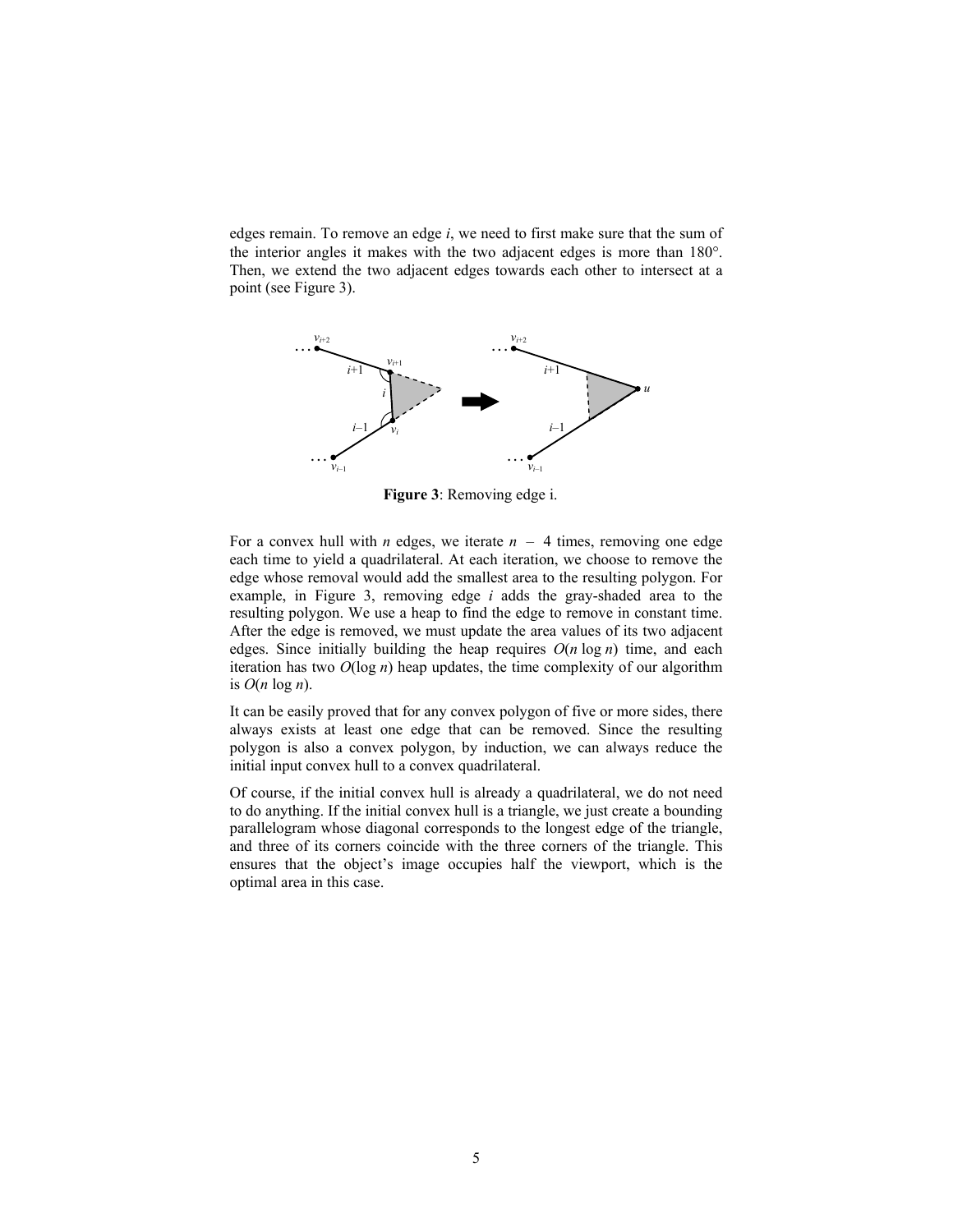## **4 COMPUTING OPTIMIZED VIEW FRUSTUM**

After we have found a tight bounding quadrilateral, we want to compute a view frustum that warps the quadrilateral to the viewport's rectangle as illustrated in Figure 2.

First, we need to decide to which corner of the viewport's rectangle each quadrilateral corner is to be warped. We have chosen to match the longest edge and its opposite edge of the quadrilateral with the longer edges of the viewport's rectangle.

Using the view transformation and the projection transformation of the conveniently-computed view frustum, we inverse-project each corner of the bounding quadrilateral back into the 3D world coordinate system as a ray originating from the viewpoint. Taking the world coordinates of any 3D point on the ray and pairing it with the 2D *pixel coordinates* of the corresponding corner of the viewport's rectangle, we get a *pair-correspondence*. With four pair-correspondences, one for each corner, we are able to use a camera calibration technique to solve for the desired view frustum.

## **4.1 A Camera Calibration Technique**

For a pinhole camera, which is the camera model used in OpenGL, the effect of transforming a 3D point in the world coordinate system into a 2D image point in the viewport can be described by the following expression:

$$
\begin{pmatrix} u_i \\ v_i \\ w_i \end{pmatrix} = \mathbf{P} \cdot \begin{pmatrix} X_i \\ Y_i \\ Z_i \\ 1 \end{pmatrix} = \begin{pmatrix} a & 0 & c_x \\ 0 & b & c_y \\ 0 & 0 & 1 \end{pmatrix} \cdot \begin{pmatrix} r_{11} & r_{12} & r_{13} & t_1 \\ r_{21} & r_{22} & r_{23} & t_2 \\ r_{31} & r_{32} & r_{33} & t_3 \end{pmatrix} \cdot \begin{pmatrix} X_i \\ Y_i \\ Z_i \\ 1 \end{pmatrix}
$$
 (1)

where

- $a, b, c_x$  and  $c_y$  are collectively called the *intrinsic parameters* of the camera,
- *rij* and *ti* respectively define the *rotation* and *translation* of the view transformation, and they are called the *extrinsic parameters* of the camera,
- $\bullet$   $(X_i, Y_i, Z_i, 1)$ <sup>T</sup> are the homogeneous coordinates of a point in the world coordinate system, and
- the pixel coordinates of the 2D image point are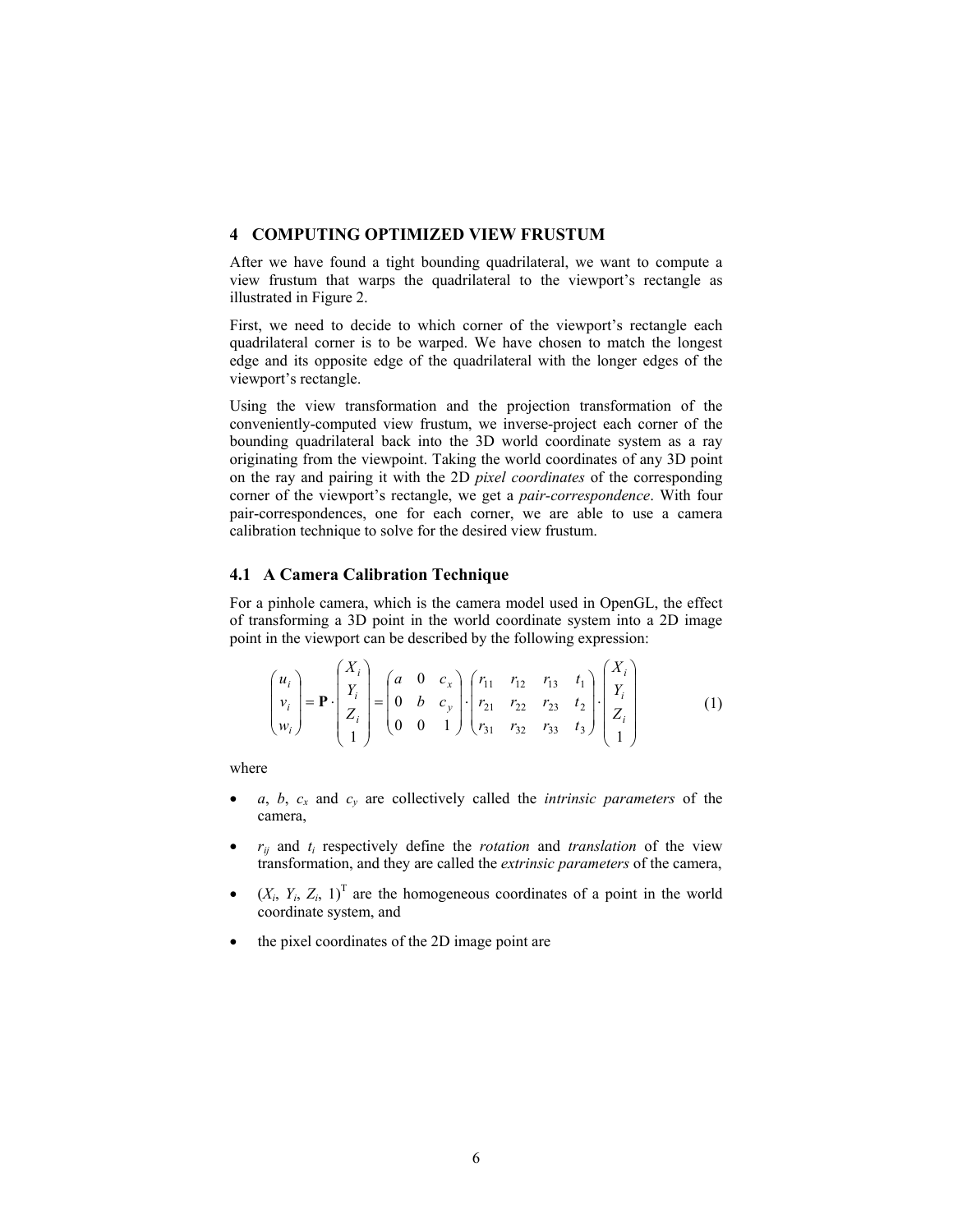$$
\begin{pmatrix} x_i \\ y_i \end{pmatrix} = \begin{pmatrix} u_i/w_i \\ v_i/w_i \end{pmatrix}.
$$
 (2)

**P** is a  $3 \times 4$  projection matrix. Note that this is not the same as OpenGL's projection transformation: **P** maps a 3D point in the world coordinate system to 2D pixel coordinates, whereas OpenGL's projection transformation maps a 3D point in the eye coordinate system to a 3D point in the NDC. (Later on we will describe how to construct OpenGL's projection matrix from **P**.)

Since the viewpoint's position is known, we can first apply a translation to the world coordinate system such that the viewpoint is now located at the origin. We will refer to this as the *shifted world coordinate system*, and with it, we can simplify (1) to

$$
\begin{pmatrix} u_i \\ v_i \\ w_i \end{pmatrix} = \mathbf{P} \cdot \begin{pmatrix} X_i \\ Y_i \\ Z_i \end{pmatrix} = \begin{pmatrix} a & 0 & c_x \\ 0 & b & c_y \\ 0 & 0 & 1 \end{pmatrix} \cdot \begin{pmatrix} r_{11} & r_{12} & r_{13} \\ r_{21} & r_{22} & r_{23} \\ r_{31} & r_{32} & r_{33} \end{pmatrix} \cdot \begin{pmatrix} X_i \\ Y_i \\ Z_i \end{pmatrix}
$$
 (3)

where **P** is now a 3  $\times$  3 matrix, and  $(X_i, Y_i, Z_i)^T$  are the 3D coordinates of a point in the shifted world coordinate system.

To solve for the intrinsic and extrinsic camera parameters, we will first solve for the matrix **P**, and then decompose **P** into the individual camera parameters.

#### *4.1.1 Solving for the Projection Matrix*

If we write **P** as

$$
\mathbf{P} = \begin{pmatrix} p_{11} & p_{12} & p_{13} \\ p_{21} & p_{22} & p_{23} \\ p_{31} & p_{32} & p_{33} \end{pmatrix}
$$
 (4)

then the pixel coordinates of the *i*th 2D image point can be written as

$$
x_i = \frac{u_i}{w_i} = \frac{p_{11}X_i + p_{12}Y_i + p_{13}Z_i}{p_{31}X_i + p_{32}Y_i + p_{33}Z_i}
$$
  
\n
$$
y_i = \frac{v_i}{w_i} = \frac{p_{21}X_i + p_{22}Y_i + p_{23}Z_i}{p_{31}X_i + p_{32}Y_i + p_{33}Z_i}.
$$
\n(5)

We can rearrange (5) to get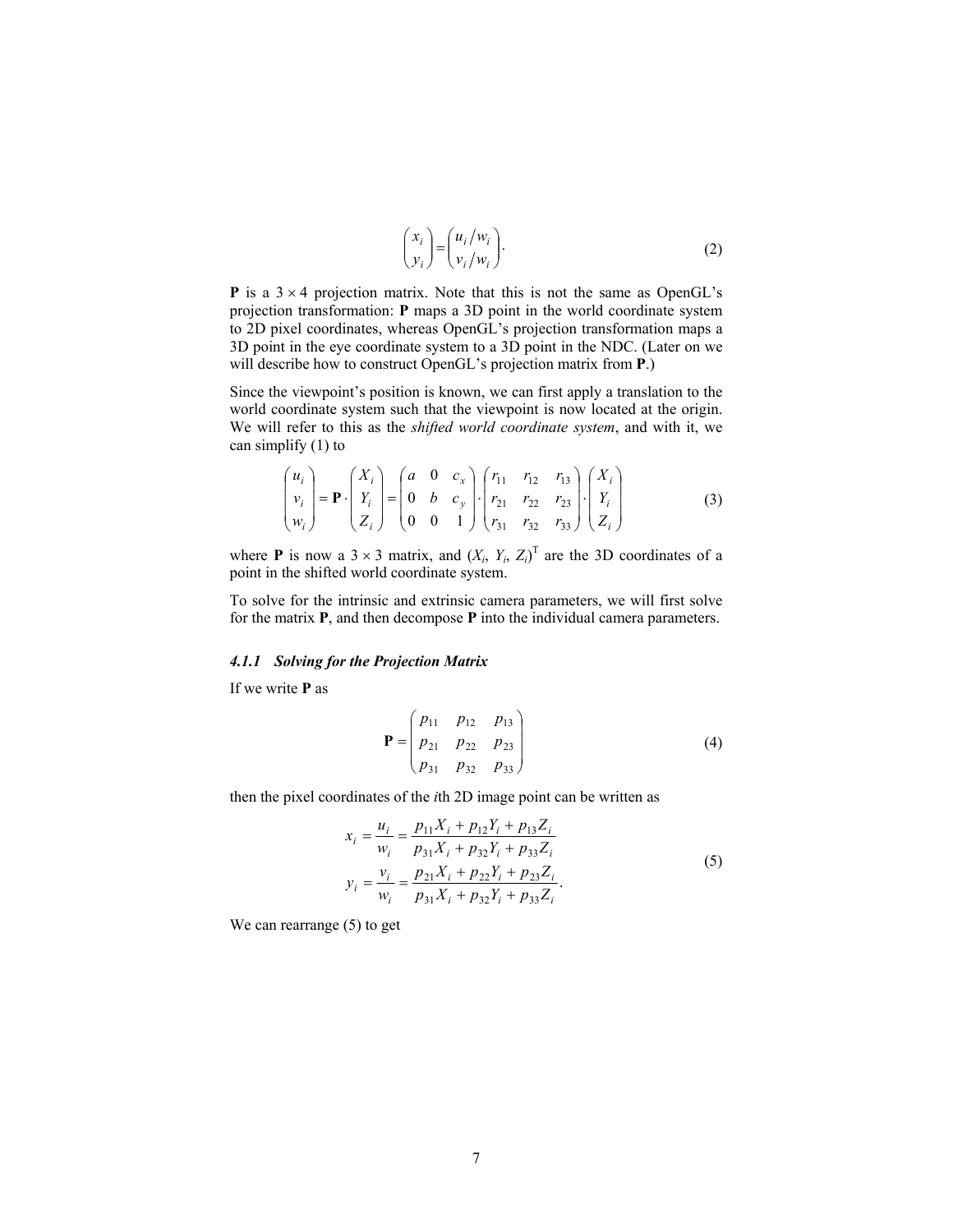$$
p_{11}X_i + p_{12}Y_i + p_{13}Z_i - x_i(p_{31}X_i + p_{32}Y_i + p_{33}Z_i) = 0
$$
  
\n
$$
p_{21}X_i + p_{22}Y_i + p_{23}Z_i - y_i(p_{31}X_i + p_{32}Y_i + p_{33}Z_i) = 0.
$$
\n(6)

Because of the divisions  $u_i/w_i$  and  $v_i/w_i$  in (5), **P** is defined up to an arbitrary scale factor, and has only eight independent entries. Therefore, the four paircorrespondences we have previously obtained are sufficient to solve for **P**. Note that because of the removal of the translation in (3), the 3D point in each pair-correspondence must now be translated into the shifted world coordinate system. Note that by construction, our bounding quadrilateral is strictly convex, so no three corners will be collinear and we do not need to worry about degeneracy.

With the four pair-correspondences, we can form a homogeneous linear system

$$
\mathbf{A} \cdot \mathbf{p} = \mathbf{0} \tag{7}
$$

where

$$
\mathbf{p} = (p_{11}, p_{12}, p_{13}, p_{21}, p_{22}, p_{23}, p_{31}, p_{32}, p_{33})^{\mathrm{T}}
$$
(8)

and

$$
\mathbf{A} = \begin{pmatrix} X_1 & Y_1 & Z_1 & 0 & 0 & 0 & -x_1X_1 & -x_1Y_1 & -x_1Z_1 \\ 0 & 0 & 0 & X_1 & Y_1 & Z_1 & -y_1X_1 & -y_1Y_1 & -y_1Z_1 \\ X_2 & Y_2 & Z_2 & 0 & 0 & 0 & -x_2X_2 & -x_2Y_2 & -x_2Z_2 \\ 0 & 0 & 0 & X_2 & Y_2 & Z_2 & -y_2X_2 & -y_2Y_2 & -y_2Z_2 \\ X_3 & Y_3 & Z_3 & 0 & 0 & 0 & -x_3X_3 & -x_3Y_3 & -x_3Z_3 \\ 0 & 0 & 0 & X_3 & Y_3 & Z_3 & -y_3X_3 & -y_3Y_3 & -y_3Z_3 \\ X_4 & Y_4 & Z_4 & 0 & 0 & 0 & -x_4X_4 & -x_4Y_4 & -x_4Z_4 \\ 0 & 0 & 0 & X_4 & Y_4 & Z_4 & -y_4X_4 & -y_4Y_4 & -y_4Z_4 \end{pmatrix}
$$
(9)

For the homogeneous system  $\mathbf{A} \cdot \mathbf{p} = \mathbf{0}$ , the vector **p** can be computed using SVD (singular value decomposition) related techniques as the eigenvector corresponding to the only zero eigenvalue of  $A<sup>T</sup>A$ . In other words, if the SVD of **A** is  $\text{UDV}^T$ , then **p** is the column of **V** corresponding to the only zero singular value of **A**. For more details about camera calibration, see [Trucco98], and for a comprehensive introduction to linear algebra and SVD, see [Strang88]. An implementation of SVD can be found in [Press93].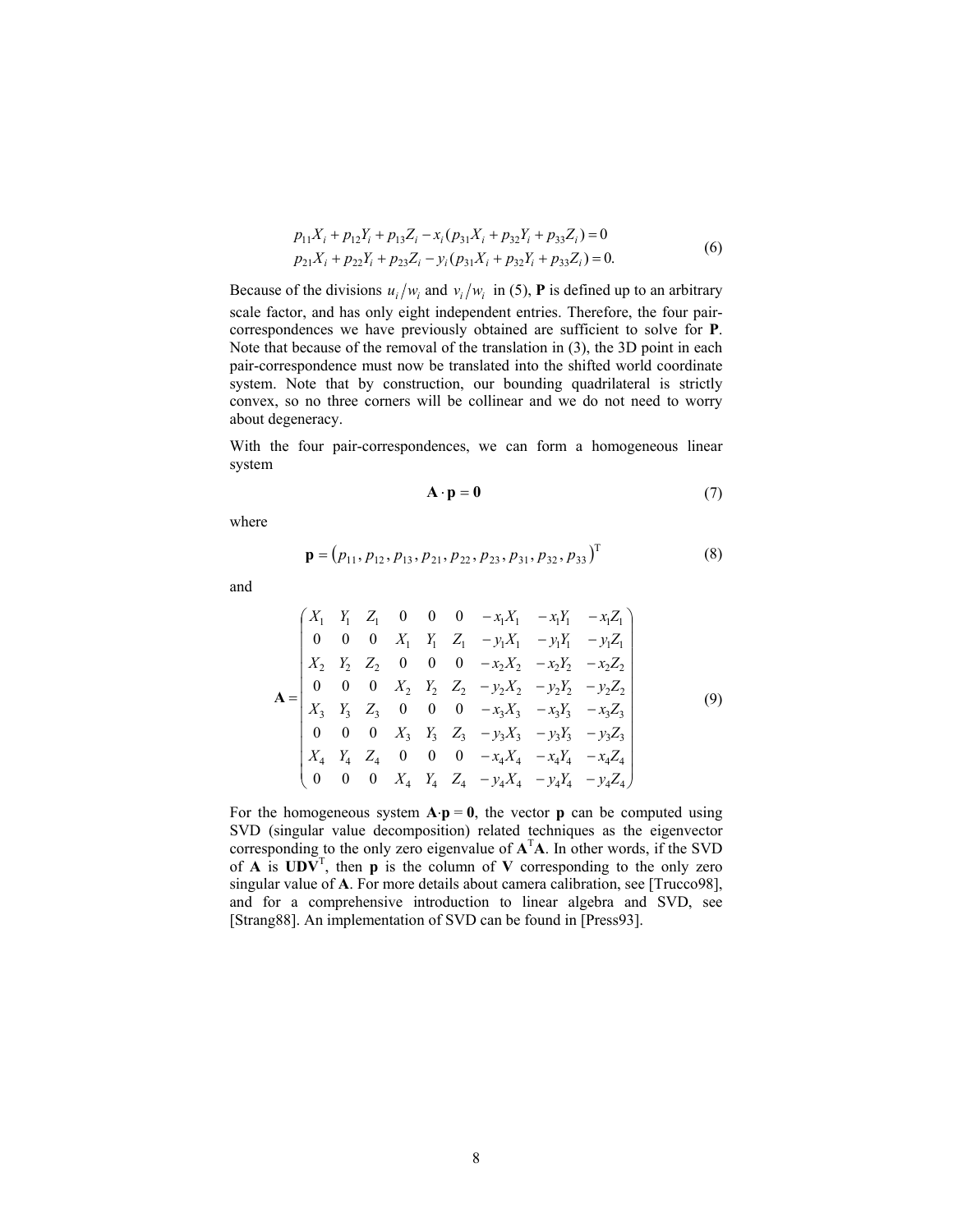#### *4.1.2 Computing Camera Parameters*

From the computed projection matrix **P**, we want to express the intrinsic and extrinsic parameters as closed-form functions of the matrix entries. Recall that the computed matrix is defined only up to an arbitrary scale factor, therefore, to use the relationship

$$
\mathbf{P} = \begin{pmatrix} ar_{11} + c_x r_{31} & ar_{12} + c_x r_{32} & ar_{13} + c_x r_{33} \\ br_{21} + c_y r_{31} & br_{22} + c_y r_{32} & br_{23} + c_y r_{33} \\ r_{31} & r_{32} & r_{33} \end{pmatrix},
$$
(10)

we must first properly normalize **P**. We observe that the last row in the matrix above correspond to the last row of the rotation matrix, which must be of unit length. So we normalize **P** by dividing it by  $\pm \sqrt{p_{31}^2 + p_{32}^2 + p_{33}^2}$ , with the choice of sign still arbitrary.

We can now extract the camera parameters. For clarity, we write the three rows of **P** as the following column vectors:

$$
\mathbf{p}_1 = (p_{11}, p_{12}, p_{13})^T, \n\mathbf{p}_2 = (p_{21}, p_{22}, p_{23})^T, \n\mathbf{p}_3 = (p_{31}, p_{32}, p_{33})^T.
$$
\n(11)

The values of the parameters can be computed as follows:

$$
c_x = \mathbf{p}_1^T \mathbf{p}_3,
$$
  
\n
$$
c_y = \mathbf{p}_2^T \mathbf{p}_3,
$$
  
\n
$$
a = -\sqrt{\mathbf{p}_1^T \mathbf{p}_1 - c_x^2},
$$
  
\n
$$
b = -\sqrt{\mathbf{p}_2^T \mathbf{p}_2 - c_y^2},
$$
  
\n
$$
(r_{11}, r_{12}, r_{13})^T = (\mathbf{p}_1 - c_x \mathbf{p}_3)/a,
$$
  
\n
$$
(r_{21}, r_{22}, r_{23})^T = (\mathbf{p}_2 - c_y \mathbf{p}_3)/b,
$$
  
\n
$$
(r_{31}, r_{32}, r_{33})^T = \mathbf{p}_3.
$$
  
\n(12)

The sign of the normalization affects only the values of  $r_{ij}$ . It can be determined as follows. First, we use the rotation matrix  $[r_{ij}]$  computed in the above procedure to transform the 4 shifted world points in the paircorrespondences. Since these 3D points are all in front of the camera, their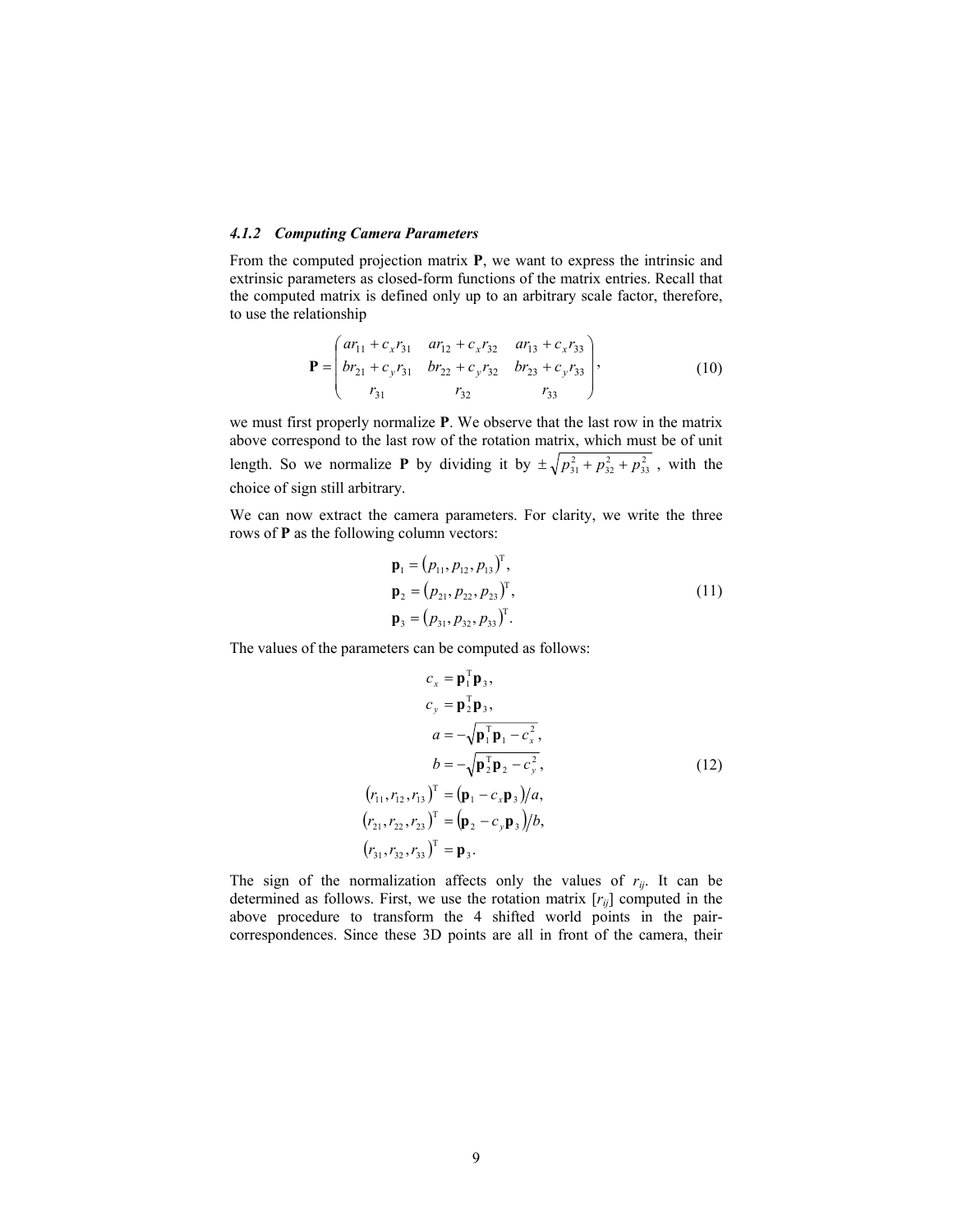transformed *z*-coordinates should be negative, because the camera is looking in the –*z* direction in the eye coordinate system. If it is not the case, we correct the  $r_{ij}$  by changing their signs.

## *4.1.3 Conversion to OpenGL Matrices*

From the camera parameters obtained above, the OpenGL view transformation matrix is

$$
\mathbf{M}_{\text{MODELVIEW}} = \begin{pmatrix} r_{11} & r_{12} & r_{13} & (-r_{11}v_x - r_{12}v_y - r_{13}v_z) \\ r_{21} & r_{22} & r_{23} & (-r_{21}v_x - r_{22}v_y - r_{23}v_z) \\ r_{31} & r_{32} & r_{33} & (-r_{31}v_x - r_{32}v_y - r_{33}v_z) \\ 0 & 0 & 0 & 1 \end{pmatrix},
$$
(13)

where  $(v_x, v_y, v_z)^T$  is the position of the viewpoint in the world coordinate system.

The OpenGL projection matrix is

$$
\mathbf{M}_{\text{PROIECTION}} = \begin{pmatrix} -2a & 0 & 1 - \frac{2c_x}{W} & 0 \\ \hline 0 & -2b & 1 - \frac{2c_y}{H} & 0 \\ 0 & \frac{-2b}{H} & \frac{-2c_y}{H} & 0 \\ 0 & 0 & \frac{-2b}{H} & \frac{-2b_n}{H} \\ 0 & 0 & -1 & 0 \end{pmatrix},
$$
(14)

where  $W$  and  $H$  are the width and height of the viewport in pixels, respectively, and *n* and *f* are the distances of the near and far plane from the viewpoint, respectively. If *n* and *f* cannot be known beforehand, a simple and efficient way to compute good values for *n* and *f* is to transform the bounding sphere of the 3D object into the eye coordinate system and compute

$$
n = -o_z - r,
$$
  
\n
$$
f = -o_z + r,
$$
\n(15)

where  $o_z$  is the *z*-coordinate of the center of the sphere in the eye coordinate system, and *r* is the radius of the sphere.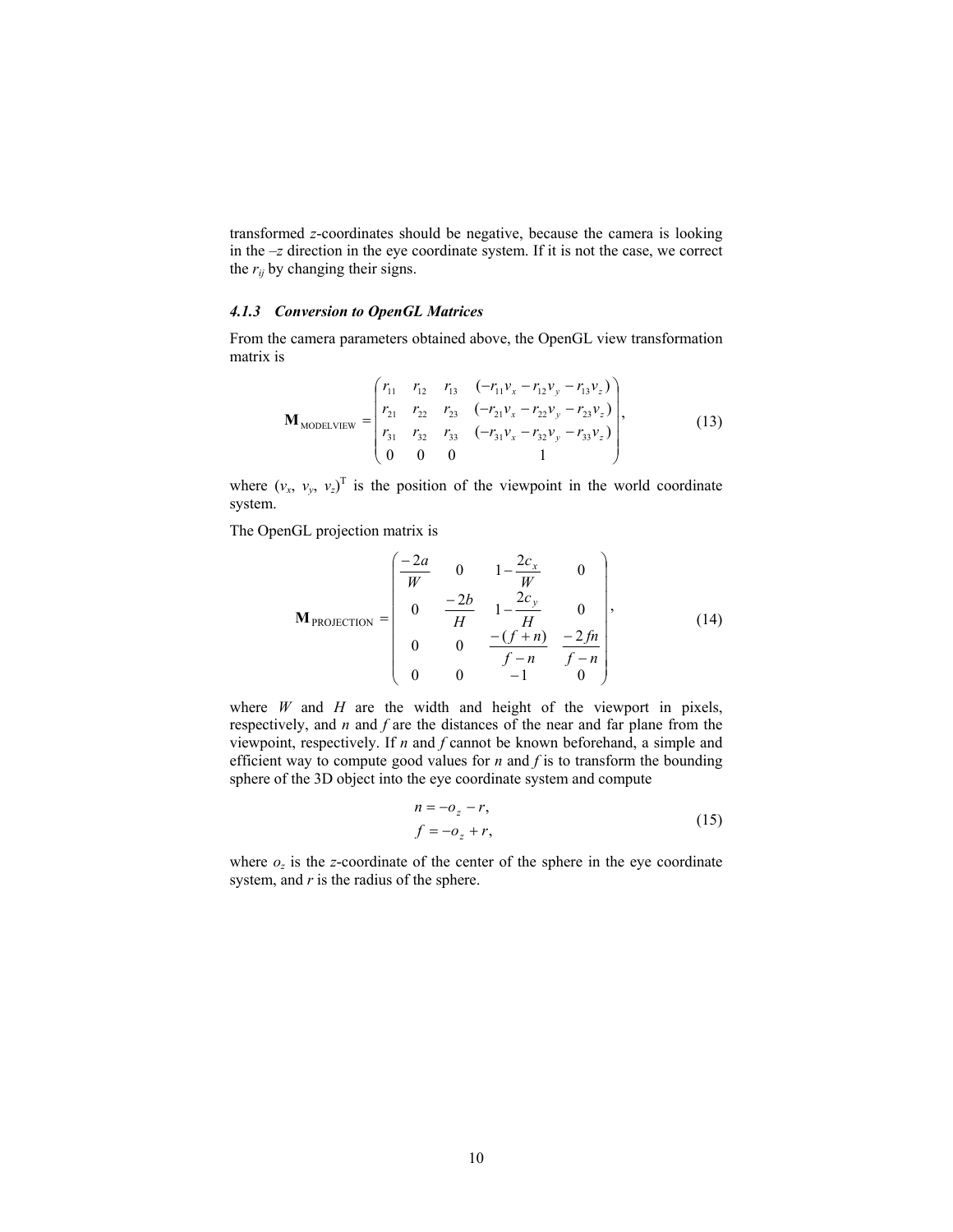# **5 EXAMPLES**

In Figure 4, we show three example results. The images in the leftmost column were generated using symmetric perspective view frusta enclosing the bounding spheres of the respective objects. The middle column shows the bounding quadrilaterals computed using our algorithm described in Section 3. The rightmost column shows the images generated using the new frusta computed using our method. Note that each object is always viewed from the same viewpoint for both the unoptimized and optimized view frusta.



**Figure 4**: Example results.

# **6 DISCUSSION**

If the viewpoint is dynamic, a new view frustum has to be computed for every rendered frame. In the computation of the 2D convex hull and the bounding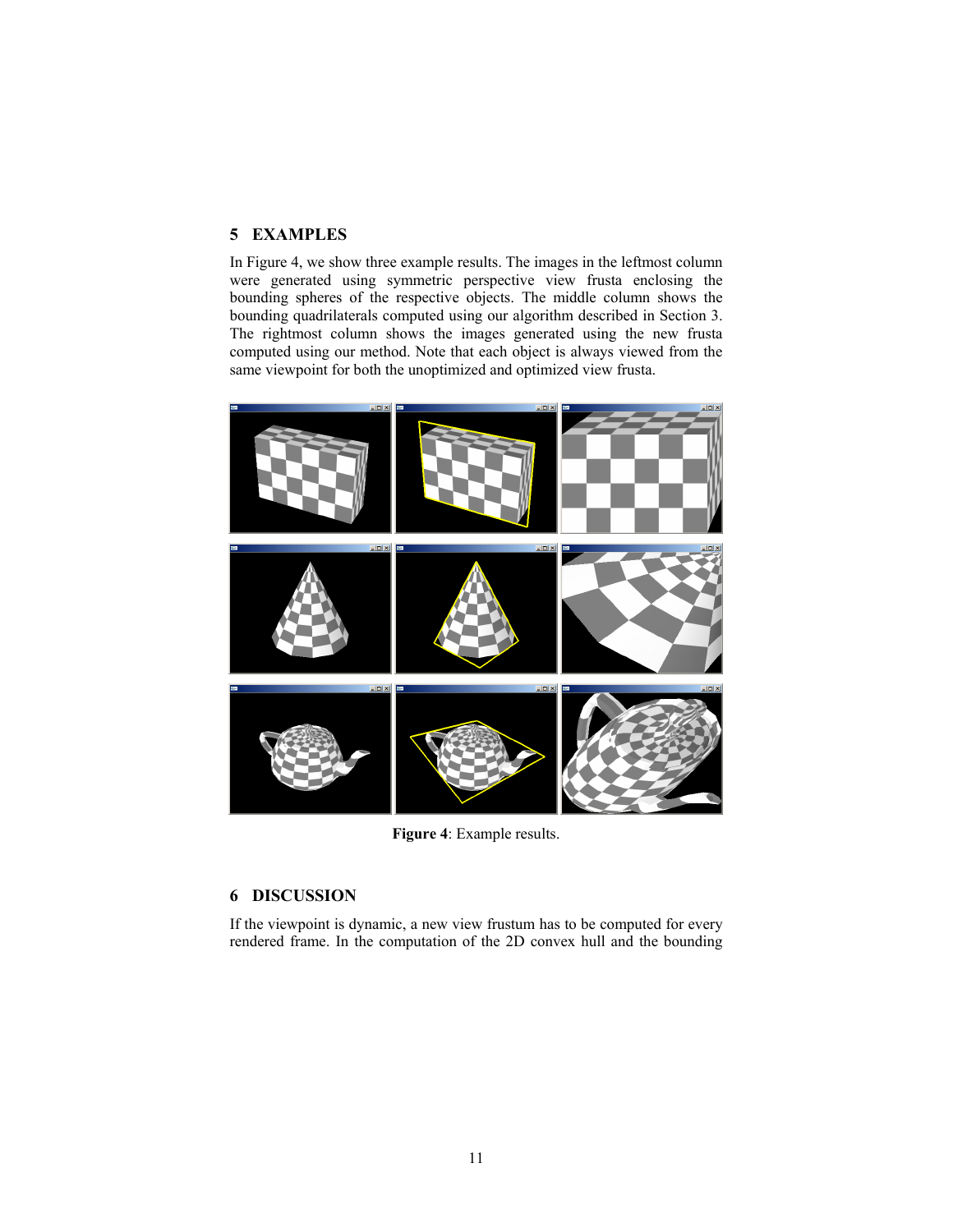quadrilateral, if the number of 2D image points is too large, it may be difficult to render at interactive rates. For a non-deformable 3D object, we can first precompute its 3D convex hull, and project only the 3D vertices of the convex hull onto the viewport as 2D image points. This will reduce the number of 2D points that our algorithm needs to work with. If the 3D convex hull is still too complex, we can simplify it by reducing its number of faces and vertices. Note that the simplified hull should totally contain the original convex hull. The 3D convex hull and its simplified version would be computed in a pre-processing step.

Besides the advantage of increasing the resolution of the object's image, our method can also improve the temporal consistency of the object's image resolution from frame to frame. If the 3D object has a predominantly large face (or a predominant silhouette), the image plane of the computed view frustum will tend to be oriented with it for many viewpoints. This results in a more stable image plane, and therefore more consistent object's image resolution. This benefit is important to projector-based displays in which projective texture mapping is used to produce perspective-correct imagery for the tracked users [Raskar98]. In this application, texture maps are generated from the user's viewpoint, and are then texture-mapped onto the display surfaces using projective texture mapping. Excessive changes in texture map resolution when the viewpoint moves can cause undesired effects in the projected imagery.

Something we wish we had done is to prove how much worse our approximated smallest enclosing quadrilaterals are, compared to the truly optimal ones. Such a proof would most likely be nontrivial. Since we also did not have an implementation of the algorithm described in [Aggarwal85] available to us, we could not do any empirical comparisons between our approximations and the true minimum areas. However, from manual inspection of our results, our algorithm always produced results that are within our expectation of being good approximations of the smallest possible quadrilaterals. Note that even if the quadrilateral is the smallest possible, it still cannot guarantee that the object's image area will be the largest possible. This is because the projective warp does not "scale" every part of the quadrilateral uniformly.

Raskar described a method to append a matrix that represents a 2D collineation to an OpenGL projection matrix to achieve the desired projective warp of the original image [Raskar99]. Though such a 2D projective warp preserves collinearity in the 2D image plane, it does not preserve collinearity in the 3D NDC. This results in incorrect depth interpolation, and therefore,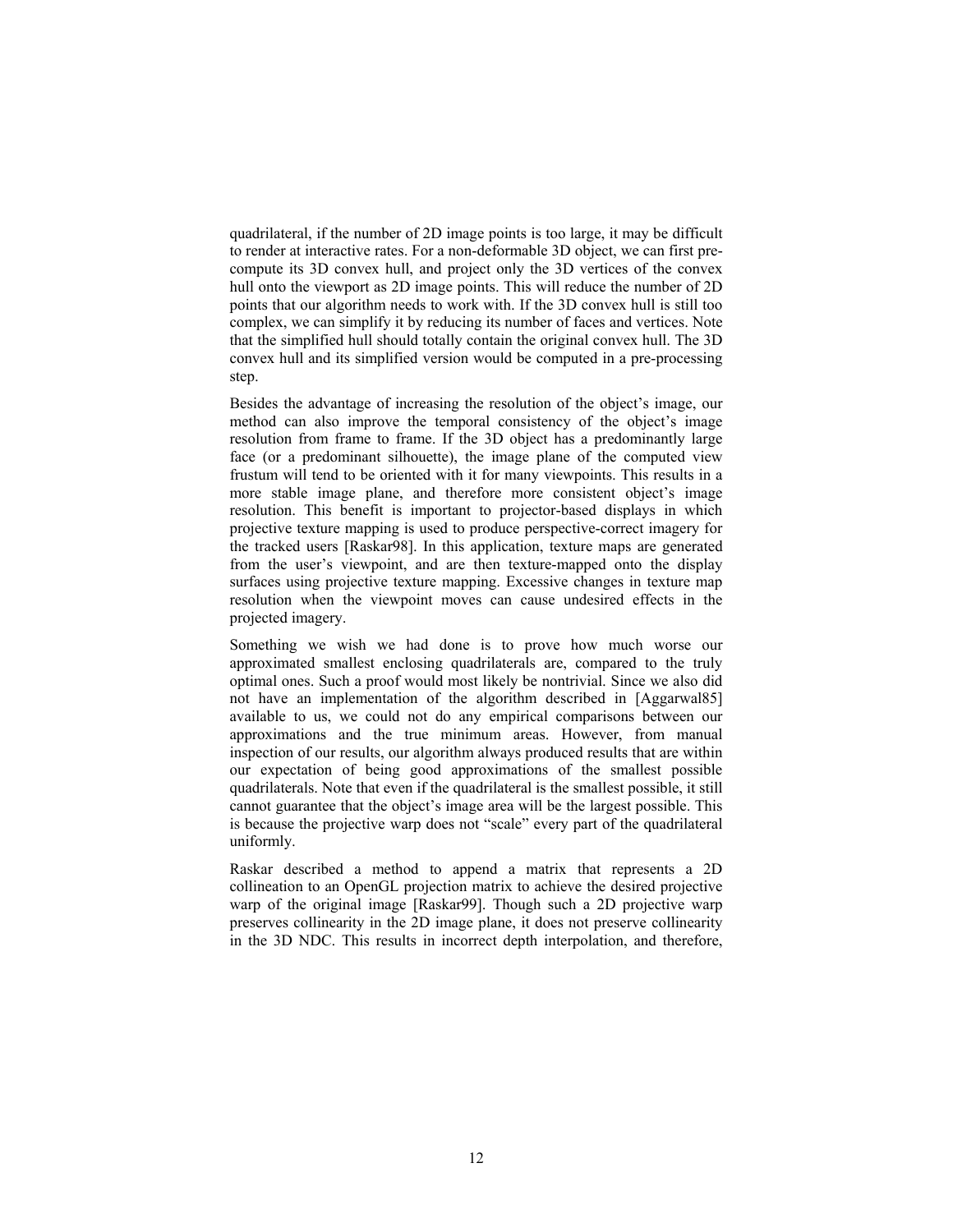incorrect interpolation of surface attributes. Our method can also be used for oblique projector rendering on planar surfaces. In this case, we need to compute the view frustum that warps the rectangular viewport to a smaller quadrilateral inside the viewport. The results from our method do not have the incorrect depth interpolation problem.

### **ACKNOWLEDGEMENTS**

We wish to thank Jack Snoeyink for referring us to the previous work on minimal enclosing polygons, as well as to Anselmo Lastra and Greg Welch for their many useful suggestions.

Support for this research comes from NSF ITR grant "Electronic Books for the Tele-immersion Age" and NSF Cooperative Agreement no. ASC-8920219: "NSF Science and Technology Center for Computer Graphics and Scientific Visualization."

## **REFERENCES**

- [Aggarwal85] Alok Aggarwal, J. S. Chang, Chee K. Yap. *Minimum Area Circumscribing Polygons*. The Visual Computer: International Journal of Graphics, 1:112–117, 1985.
- [Faugeras93] Olivier Faugeras. *Three-Dimensional Computer Vision*. MIT Press, 1993.
- [Foley90] James D. Foley, Andries van Dam, Steven K. Feiner and John F. Hughes. *Computer Graphics: Principles and Practice, Second Edition*. Addison Wesley, 1990.
- [Hoff98] Kenneth E. Hoff. *Understanding Projective Textures*. http://www.cs.unc.edu/~hoff/techrep/ projtextures.html, 1998.
- [O'Rourke98] Joseph O'Rourke. *Computational Geometry in C, Second Edition*. Cambridge University Press, 1998.
- [Press93] William H. Press, Saul A. Teukolsky, William T. Vetterling, Brian P. Flannery. *Numerical Recipes in C: The Art of Scientific Computing, Second Edition.* Cambridge University Press, January 1993.